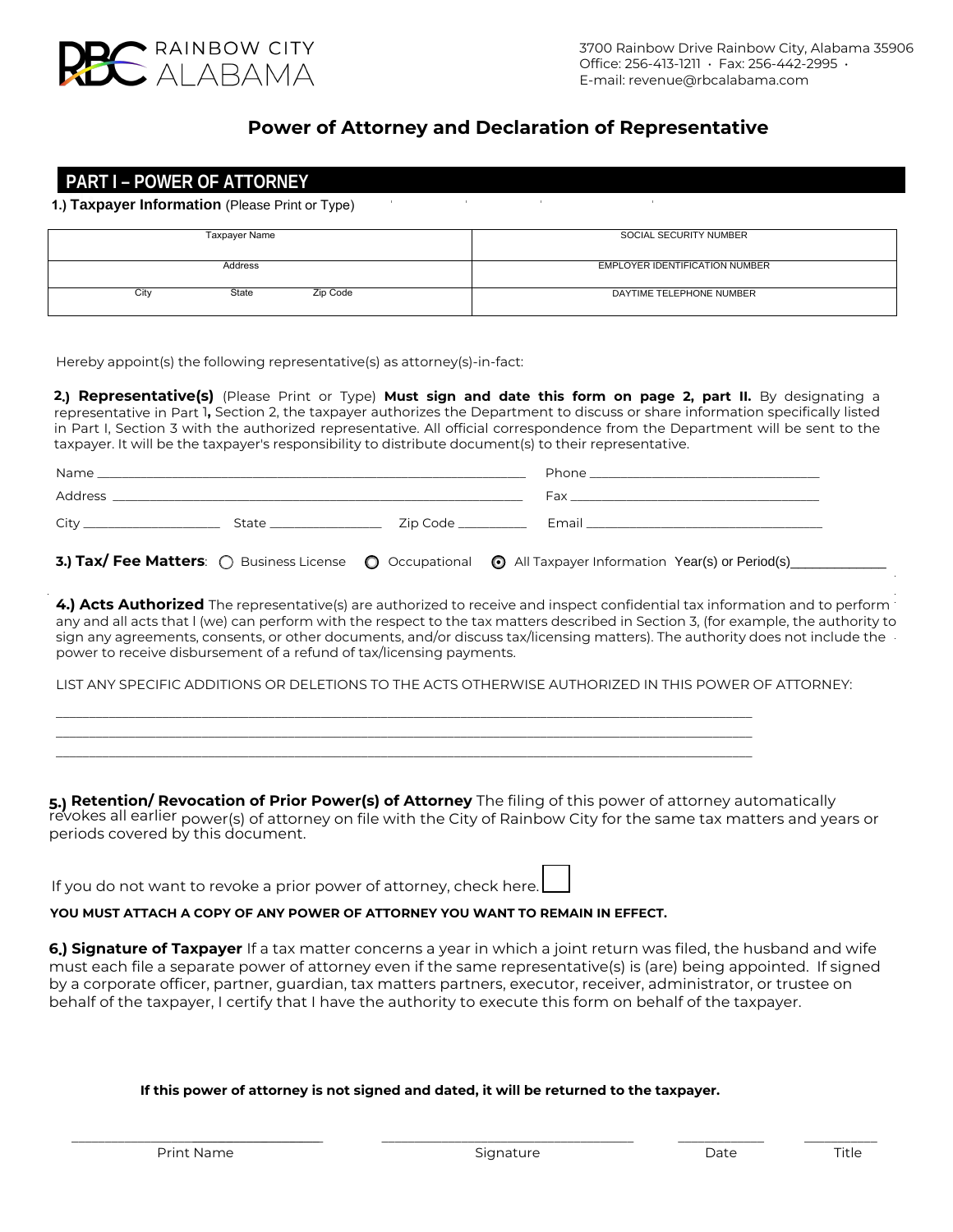### **Acknowledgment Of Individual Taxpayer**

STATE OF ALABAMA }

COUNTY OF \_\_\_\_\_\_\_\_\_\_\_\_\_\_\_\_\_ }

I, the undersigned, a Notary Public in and for said County in said State, hereby certify that \_\_\_\_\_\_\_\_\_\_\_\_\_\_\_\_\_\_\_\_\_\_\_\_, whose name is signed to the foregoing, and who is known to me, acknowledged before me on this day that, being informed of the contents of the above and foregoing, he/she executed the same voluntarily on the day the same bears date.

Given under my hand and official seal of office this \_\_\_\_\_\_ day of \_\_\_\_\_\_\_\_\_\_\_\_\_\_\_, 20\_\_\_\_.

Notary Public

My commission expires: \_\_\_\_\_\_\_\_\_\_\_\_\_\_\_\_\_\_\_\_

 $\overline{\phantom{a}}$  , and the contract of the contract of the contract of  $\overline{\phantom{a}}$ 

#### **Acknowledgment Of Corporate Taxpayer**

STATE OF ALABAMA }

COUNTY OF \_\_\_\_\_\_\_\_\_\_\_\_\_\_\_\_\_ }

I, a Notary Public, in and for said County and State, hereby certify that \_\_\_\_\_\_\_\_\_\_\_\_\_\_\_\_\_\_\_\_\_\_\_\_\_\_\_\_\_\_\_\_, whose name is signed as \_\_\_\_\_\_\_\_\_\_\_\_\_\_\_\_\_\_of \_\_\_\_\_\_\_\_\_\_\_\_\_\_\_\_\_\_\_\_\_\_\_\_, a \_\_\_\_\_\_\_\_\_\_\_\_\_\_\_\_\_\_\_\_, and who are known to me, acknowledged before me on this day that, being informed of the contents of the above and foregoing, he/she executed the same voluntarily and with full authority on the day the same bears date.

Given under my hand and official seal this the \_\_\_\_\_\_ day of \_\_\_\_\_\_\_\_\_\_\_\_\_\_\_\_\_\_, 20\_\_\_\_.

Notary Public

My commission expires: \_\_\_\_\_\_

\_\_\_\_\_\_\_\_\_\_\_\_\_\_\_\_\_\_\_\_\_\_\_\_\_\_\_\_\_\_\_\_\_\_\_\_\_\_

## **PART II - DECLARATION OF REPRESENTATIVE**

Under penalties of perjury, I declare that:

- l am not currently under suspension or disbarment from practice before the Internal Revenue Service;
- l am unaware of regulations contained in Treasury Department Circular No. 230 (31 CFR, Part 10), as amended, concerning the practice of attorneys, certified public accounts, enrolled agents, enrolled actuaries, and others;
- I am authorized to represent the taxpayer identified in Part I for the tax matter(s) specified there; and I am one of the following:

|  |  | ] a. Attorney - a member in good standing of the bar in the highest court of the jurisdiction shown below |
|--|--|-----------------------------------------------------------------------------------------------------------|
|  |  |                                                                                                           |
|  |  |                                                                                                           |

- $\Box$  b. Certified Public Accountant duly qualified to practice as a certified public accountant in the jurisdiction shown below.
- $\Box$ c. Enrolled Agent enrolled as an agent under the requirements of Treasury Department Circular No. 230.
- $\Box$ d. Officer a bona fide officer of the taxpayer's organization
- □ e. Full-Time Employee- a full-time employee of the taxpayer
- $\overline{\Box}$ f. Family Member a member of the taxpayer's immediate family (i.e., spouse, parent, child, brother, or sister)
- $\overline{\Box}$ g. Enrolled Actuary- enrolled as an actuary by the Joint Board for the Enrollment of Actuaries under 29 U.S.C. 1242 the authority to practice before the Service is limited by section 10.3(d)(1) of Treasury Department Circular No. 2300
- h. Unenrolled Return Preparer an unenrolled return preparer under section 10.7(1)(vii) of Treasury Department Circular No. 230
- i. Registered Tax Return Preparer- registered as a tax return preparer under the requirements of section 10.4 of Circular 230. Your authority to practice before the Internal Revenue Service is limited. You must have been eligible to sign the return under examination and have signed the return.

#### **See Notice 2011-6 and Special rules for registered tax return prepares and unenrolled and return prepares in the Instructions.**

□j. Student Attorney or CPA- receives permission to practice before the IRS by virtue of his/her status as a law, business, or accounting student working in LITC or STCP under section 10.7(d) of Circular 230. See instructions for Part II for additional information and requirements. Enrolled Retirement Plan Agent - enrolled as a retirement plan agent under the requirements of Circular 230 (the authority to practice before the Internal Revenue Service is limited by section 10.3(e).